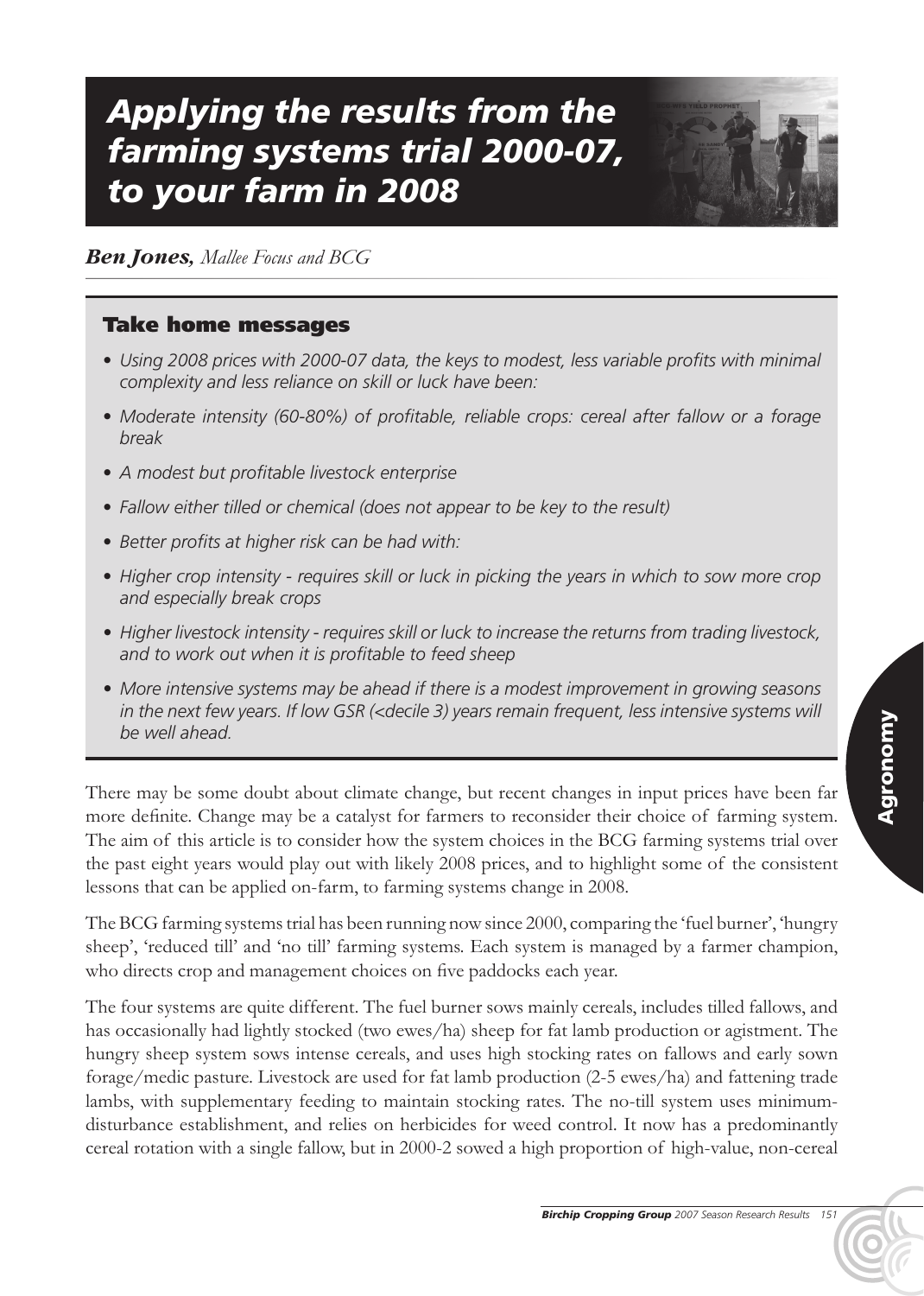grain crops that were poorly adapted to the site. The reduced-till system is flexible, tending to use a range of sowing dates and crop types, and minimum-disturbance establishment though with the option of using tillage for weed control. The reduced-till system may also take livestock on agistment over summer.

The soil is a cracking, Gilgai (crab-hole) clay, which in the past has grown good medic pasture and has high residual fertility. The results of the trial are immediately applicable to areas of the Mallee and Wimmera with heavier soil types, and low GSR years. The principles should be applicable in all areas.

## Methods

Previous economic analyses have been 'historical' – given the prices at the time, and the production achieved, how would the cash flow in the systems have accumulated to the present? These analyses are good for describing 'how have the systems performed?', but are less applicable to other farms, in the future. This analysis is 'prospective' – if 2008 was a random selection from any of the past eight years, with identical management and production but prices that might be expected now, how would the different systems perform and why?

The analysis used the production and paddock record data for the four systems since 2000. Where possible, all items were costed (eg. components of a spray mix, sheep husbandry items) and applied at the time costs were incurred or items produced. Input prices were obtained from Birchip (M & P Jolly) in January, 2008. Possible 2008 prices for production are given in Table 1.

| <b>Item</b>            | Price  |                      |
|------------------------|--------|----------------------|
| APW wheat              | 300.00 | $\frac{\pi}{4}$      |
| Malt barley            | 324.00 | $\frac{\pi}{4}$      |
| Feed barley            | 252.00 | $\frac{\pi}{4}$      |
| Canola                 | 500.00 | $\frac{\pi}{2}$      |
| Faba bean              | 539.50 | $\frac{\pi}{4}$      |
| Lentil                 | 650.00 | $\frac{\pi}{4}$      |
| Pea                    | 390.00 | $\frac{\pi}{4}$      |
| Vetch hay              | 300.00 | $\frac{\pi}{4}$      |
| Lamb meat              | 3.50   | $\frac{\xi}{kg}$     |
| Lamb skin              | 8.00   | $\frac{\sqrt{3}}{2}$ |
| Wool 22.6 micron dirty | 6.50   | $\frac{\pi}{8}$      |
| Maiden Ewe             | 80.00  | \$/head              |
| <b>CFA Ewe</b>         | 40.00  | \$/head              |
| Ram                    | 400.00 | \$/head              |
| <b>CFA</b> Ram         | 50.00  | \$/head              |

**Table 1.** '2008' production prices used in the analysis.

Machinery operations used 'contract' pricing, which means that the fixed ('ownership') component of machinery costs depends on how many times they are used each year. Ideally in future analyses the fixed and variable ('operating') costs of machinery will be separated. The current arrangement

*<sup>152</sup> Birchip Cropping Group 2007 Season Research Results*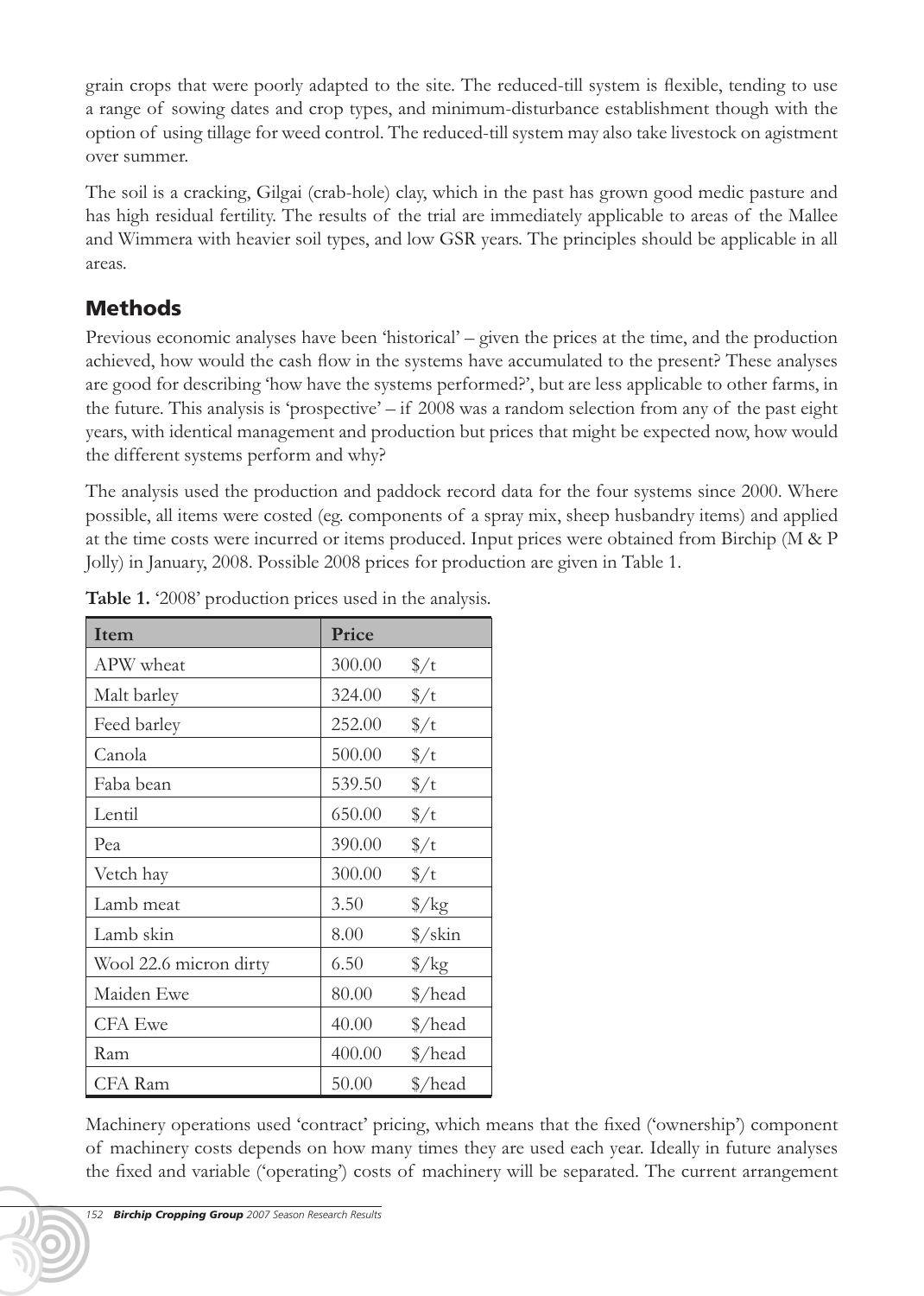means that the ownership cost of some machines is likely to be under-estimated, for example when no crops are harvested there is no price paid for owning a harvester.

Previous economic analyses have used a 'trading account' for livestock economics, with estimates of ewe depreciation and joining costs, and prices achieved when stock were sold/bought. This has given the 'hungry sheep' system some credit for trading skill (or lack of it). So that the economics can be applied to other farmers, without assuming trading skill, trading returns have been calculated with constant meat prices (thus the return is only to liveweight gain). Lamb production has been calculated on a 'flock' basis, given 90% weaning, from a flock containing 1-4 year old ewes and constant prices for maiden and cast-for-age ewes and rams. Lamb production was calculated pro-rata to the period a number of ewes was on the site, to give estimates relevant to the real situation where ewes must be maintained on-farm for the whole year.

Those who have particular skills with livestock, grain or machinery trading will need to adjust the results accordingly.

Livestock feed has been cost at 80% of the silo price, assuming feed will be accumulated on-farm when the sale price is low.

Allowance must also be made for the effect of price change on decisions – eg. with high grain prices, supplementary feeding may be less likely, similarly with high glyphosate price, it may have been less readily used. The analysis assumes the effect is neutral across the systems.

## Results

#### *System response to rainfall*

Apart from 2000, the system gross margins are closely related to rainfall when '2008' prices are used with historical production and input use (Figure 1). The poorer growing season rainfall efficiency in 2000 may relate to some initial problems with management, as some champions and BCG staff were on a steep 'learning curve' with the site.

There were no significant differences between systems in response to rainfall (excluding 2000). On average across the systems, gross margin increased \$4.22/ha per mm growing season rainfall  $(\pm \$0.37/$ ha/mm,  $R2 = 82.4\%$ .

When '2008' prices are used, there is a regular pattern (apart from 2005) of the fuel burner system tending to have highest or second-highest gross margins (Figure 1, Table 2). In 2002, 04 and 07, there was little to differentiate the remaining systems (at most \$35/ha), but in other years the differences were bigger. The reduced-till system had highest gross margins in 2003 and 2005 (equal with no-till), but in other years (2000-01, 06) tended to be second-lowest. Apart from 2005-06, the no-till system has had the lowest average gross margin in all other years. Hungry sheep had highest average gross margin in 2000, did well in 2001 and 2005, but in other years had similar performance to no-till.

If you think a repeat of each of 2000-07 are equally likely in 2008, then the probability of a loss is lowest in fuel burner (2/8 years), intermediate in reduced till (3/8 years) and highest in no-till and hungry sheep (4/8 years). The losses all occur in the low-GSR years (<160mm, 2002,04,06,07).

If you are optimistic and think high-GSR years are more likely (>195mm, 2000-01,03,05), then the probability of a loss is 0 for all systems. Excluding the early choice of poorly-adapted break-crops by the no-till system in 2000-01, the average gross margins of all systems in the later high-GSR years (2003,05) are almost identical for all systems except reduced-till (Table 2). Reduced-till in 2003,05 had highest gross margin in both years because all paddocks were sown to profitable crops (other systems had lower intensity and/or less profitable crops).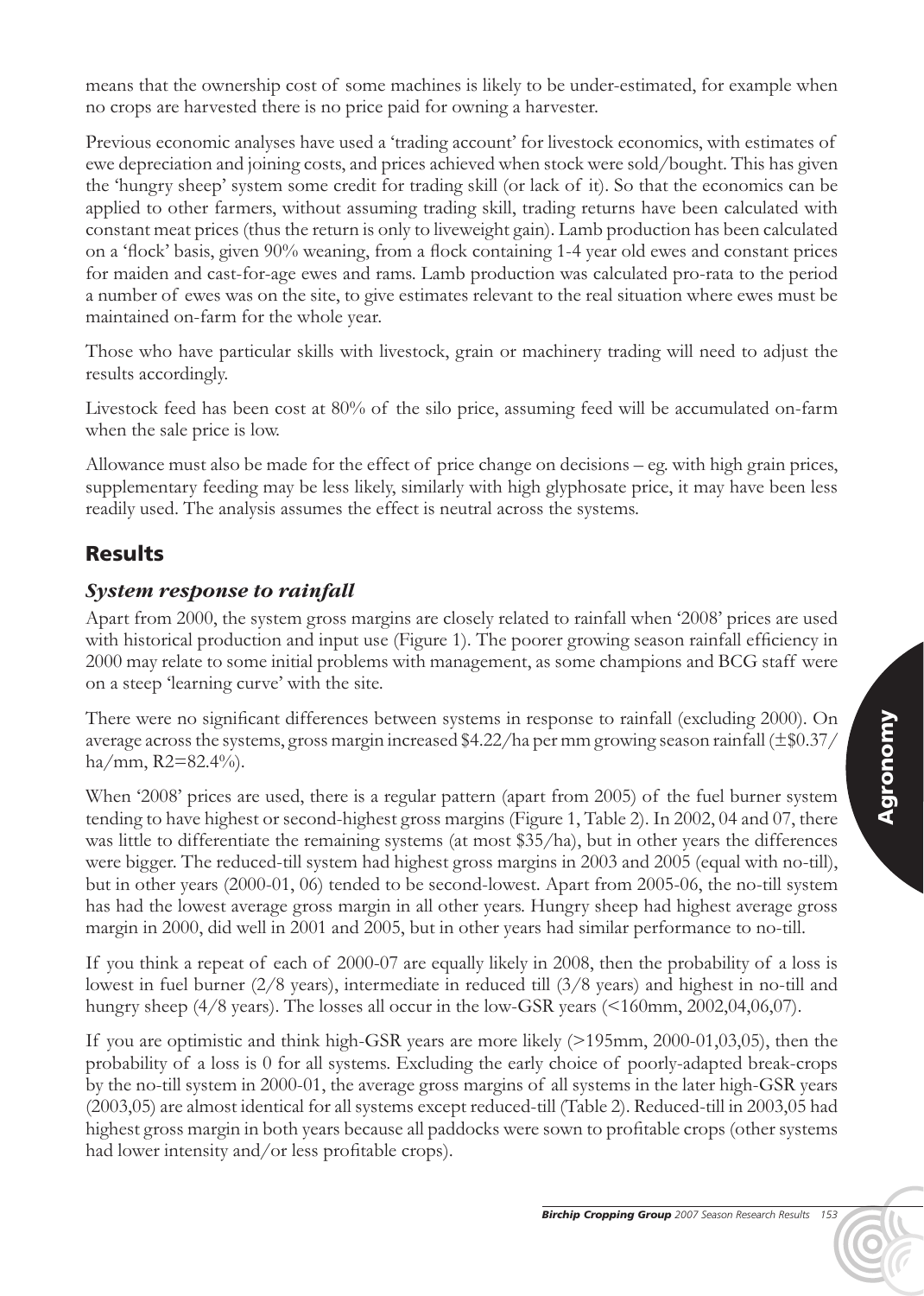

**Figure 1.** Average gross margin vs. growing season (April-October) rainfall for the four systems, 2000-2007. This analysis used '2008' prices.

If you are pessimistic and think low-GSR years are more likely, (<160mm, 2002,04,06,07), then the probability of a loss is highest in no-till and hungry sheep (4/4 years), intermediate in reduced-till (3/4 years) and lowest in fuel burner (2/4 years). On average in severe drought years (2002,06) losses are more severe in hungry sheep and no-till systems, slightly less in reduced-till, and least severe in fuel burner. In the less severe years (2004,07) the fuel burner system is clearly ahead.

If the gross margins are averaged over all years to produce an 'average' estimate of performance for 2008, the result depends mostly on performance in the better years (Table 2). Across 2000-07, fuel burner is \$10/ha ahead of reduced till, \$30/ha ahead of hungry sheep, and \$85/ha ahead of no-till. Allowing for the changes in the no-till system since early years, across 2003-07, reduced till is \$20/ ha ahead of fuel burner, and \$65/ha ahead of hungry sheep and no-till. The fuel burner system has consistently low variability in income whether calculated across 2000-07 or 2003-07. The reduced-till system attains higher income but is more variable; no-till and hungry sheep are more variable still.

#### *Causes of the differences between systems*

Differences in performance between systems can be traced back to one of a few key factors: how much is produced (quantity), how much is it worth (quality), and how much did it cost to grow (input cost). Ideally fixed costs (of running the business, mainly differing in machinery ownership here) would also be considered; their amalgamation in this analysis into 'contract rates' needs to be born in mind and it is planned to extend the analysis in future.

# Crop production and quality

The fuel burner has been the most reliable income producer of the four systems. This has resulted from sowing mainly cereal crops, and using fallows. Although fewer crops have been harvested in the fuel burner system in many years (because of the inclusion of fallows), a minimum of two crops have been harvested in all years (Figure 2a). The crops (being mainly cereals) have often yielded substantially more (Figure 2b), compensating for lower price-per-ton. The fuel burner cereal–fallow yield advantage has dropped away in later years as other systems have sown more cereals and used fallows (no-till). In 2007 fuel burner cropping incomes were boosted by cutting a paddock of vetch hay, which has not been included in Figure 2.

*<sup>154</sup> Birchip Cropping Group 2007 Season Research Results*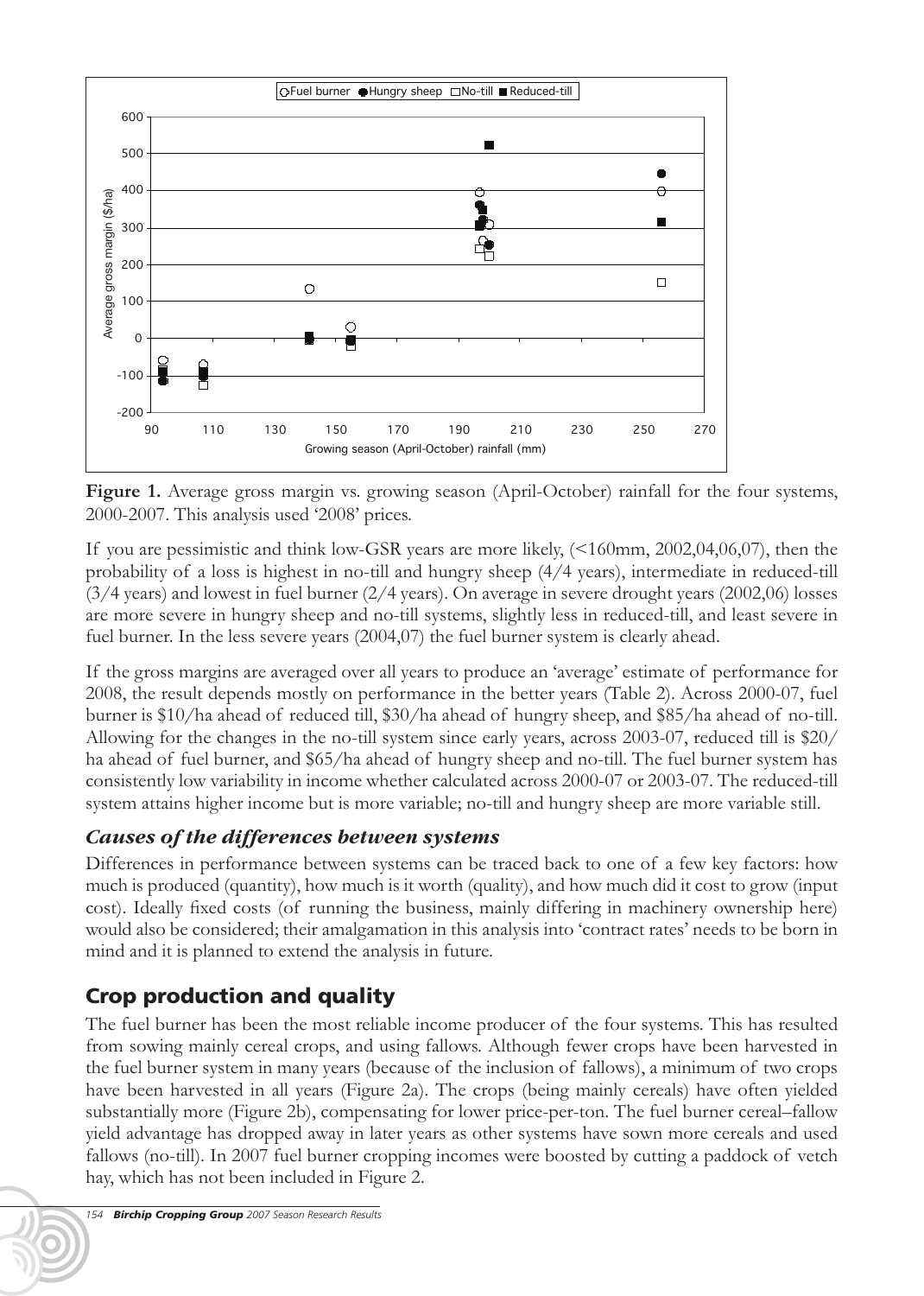**Table 2.** Average gross margin for the farming systems in the BCG farming systems trial, 2000-2007, using '2008' prices. The years are ordered by growing season (April-October) rainfall. Averages are also given for particular combinations of years.

| Year                     | GSR (mm) | Average gross margin (\$/ha) |              |             |              |  |
|--------------------------|----------|------------------------------|--------------|-------------|--------------|--|
|                          |          | <b>Fuel burner</b>           | Hungry sheep | No till     | Reduced till |  |
| 2006                     | 94       | $-$ \$58.45                  | $-114.89$    | $-$ \$83.82 | $-$ \$90.75  |  |
| 2002                     | 107      | $-$ \$69.82                  | $-$102.92$   | $-$126.40$  | $-$ \$91.05  |  |
| 2007                     | 142      | \$133.93                     | $-$1.29$     | $-$ \$5.01  | \$5.39       |  |
| 2004                     | 155      | \$31.09                      | $-\$7.76$    | $-$ \$21.99 | $-$ \$3.33   |  |
| 2001                     | 197      | \$395.61                     | \$360.46     | \$241.66    | \$305.45     |  |
| 2005                     | 198      | \$264.49                     | \$319.98     | \$347.28    | \$347.02     |  |
| 2003                     | 200      | \$308.55                     | \$252.49     | \$223.89    | \$522.15     |  |
| 2000                     | 256      | \$397.55                     | \$446.78     | \$150.94    | \$315.45     |  |
| Averages                 |          |                              |              |             |              |  |
| Low GSR                  | 124      | \$9.19                       | $-$ \$56.72  | $-$ \$59.31 | $-$ \$44.93  |  |
| High GSR                 | 213      | \$341.55                     | \$344.93     | \$240.94    | \$372.52     |  |
| 2003,5                   | 199      | \$286.52                     | \$286.24     | \$285.58    | \$434.58     |  |
| All (2000-7)             | 169      | \$175.37                     | \$144.11     | \$90.82     | \$163.79     |  |
| Variability <sup>a</sup> | 0.32     | 1.10                         | 1.56         | 1.90        | 1.44         |  |
| 2003-7                   | 158      | \$135.92                     | \$89.71      | \$92.07     | \$156.10     |  |
| Variability <sup>a</sup> | 0.28     | 1.13                         | 2.08         | 2.00        | 1.69         |  |

*a. "Variability" is calculated as standard deviation / mean.*

In keeping with its 'flexible' nature, the causes for high returns in reduced till have also been 'flexible', but a common element has been sowing all paddocks in years that have turned out to be higher rainfall. In earlier 'high' rainfall years (2000 and 01) fewer crops were sown. In 2003 the crops were all cereal, with higher yield and lower price. In 2005 the crops included pea and canola, giving lower yield but higher price. Non-cereal break crops can be valuable in the 'right' years. In 2005 no-till achieved similar results to reduced-till with four cereals and a fallow.

In 2000-01, hungry sheep yields tended to be similar to reduced till, but with more crops harvested and higher value, the results were better (Figure 2a-c). In the same years, no-till sowed more crops, with higher prices, but not enough to compensate for the low yields. Since 2003, there has been a pattern between hungry sheep and no-till of similar numbers of crops harvested, slightly higher yields in no-till, and slightly higher prices for crops in hungry sheep. The net result has been slightly higher cropping income for no-till, but often also slightly higher cropping costs.

An important contributor to value (using '2008' prices) is the difference between prices for wheat, and feed and malt barley, and the difficulty of achieving malt barley protein specifications at the site. Average barley yields have often been higher than wheat, despite wheat often following a fallow; in all the systems barley usually follows another cereal crop.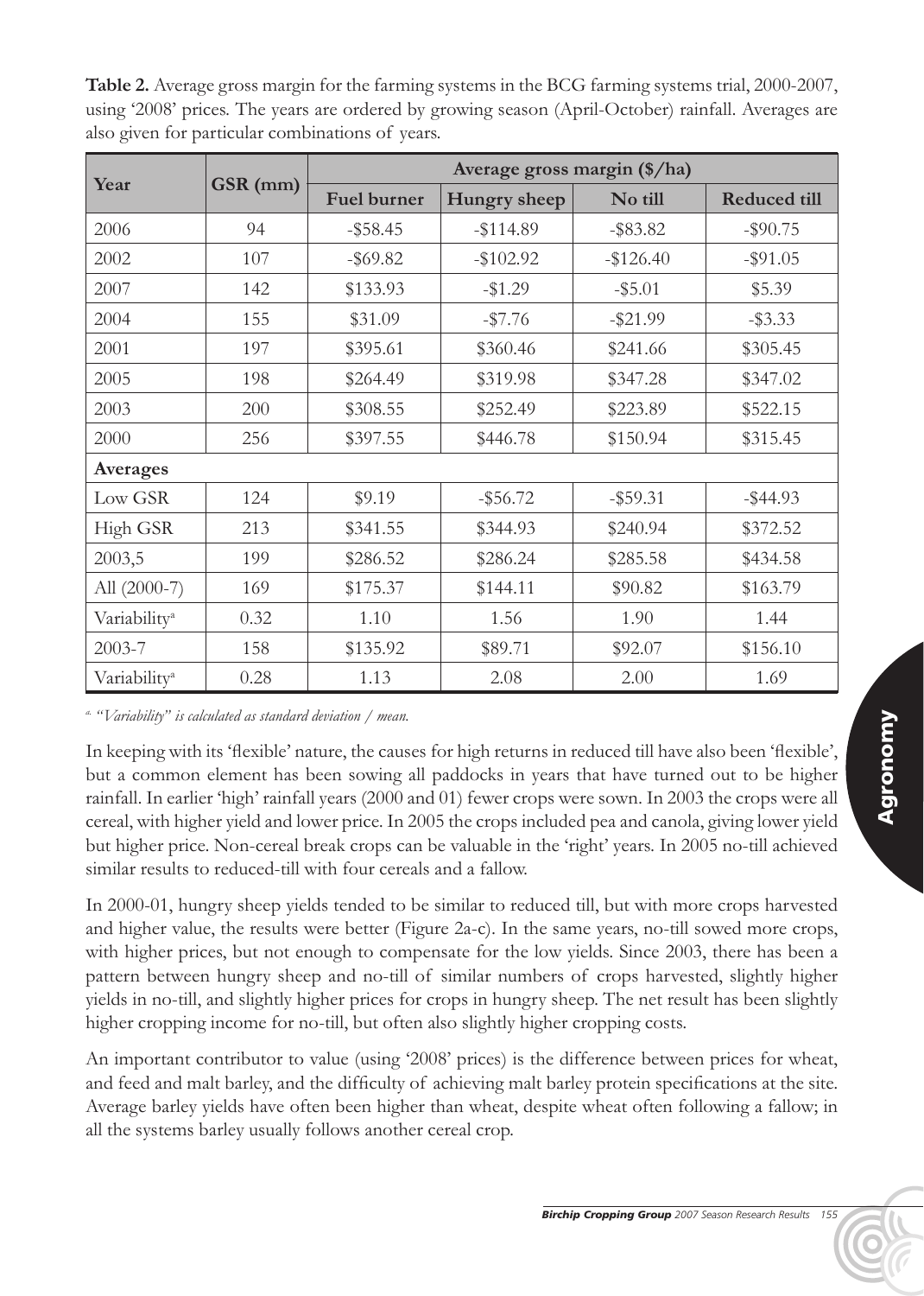

**Figure 2.** Key crop production results for the four systems across 2000-2007, using 2008 prices: a. number of crops harvested, b. average yield of crops harvested, c. and average price per ton. This excludes vetch hay from the fuel burner in 2007.

## Cropping costs

Average cropping costs have tended to be low in the fuel burner system (Figure 3a), because fewer paddocks have been cropped, and the relative cost of maintaining fallows has been much lower than sowing crops. Fuel burner wheat crops have themselves tended to be amongst the more expensive of the systems (Figure 4a); fuel burner barley crops have been relatively less expensive (Figure 4b).

No-till cropping costs have been more expensive on an average basis (Figure 3a), especially in 2000-03, reflecting intensive cropping and high input and seed costs for non-cereal crops. No-till wheat crops have themselves been amongst the least expensive (Figure 4a), while barley crops have been more expensive. Reduced-till has been similar. Initial analysis (not shown here) shows that chemical costs tend to be higher, probably related to post-emergent grass weed control; barley is usually sown after wheat in all rotations, whereas wheat crops are often sown after fallow or a break crop.

Hungry sheep cropping costs have tended to be low, both on an average (Figure 3a) and per-cerealcrop basis (Figure 4a, b). Reduced weed control costs have been a benefit of high livestock stocking rates in the hungry sheep system, although sowing times and level of pre-crop weed control are sometimes compromised.

## Livestock income and cost

The lower stocking-rate livestock system used by the fuel burner has produced modest but relatively consistent incomes, with generally low costs (Figure 3b). The hungry sheep system has produced much higher incomes, but with high costs in years with dry autumn/winters when supplementary feeding has been necessary. Reduced till has received minor incomes from agistment.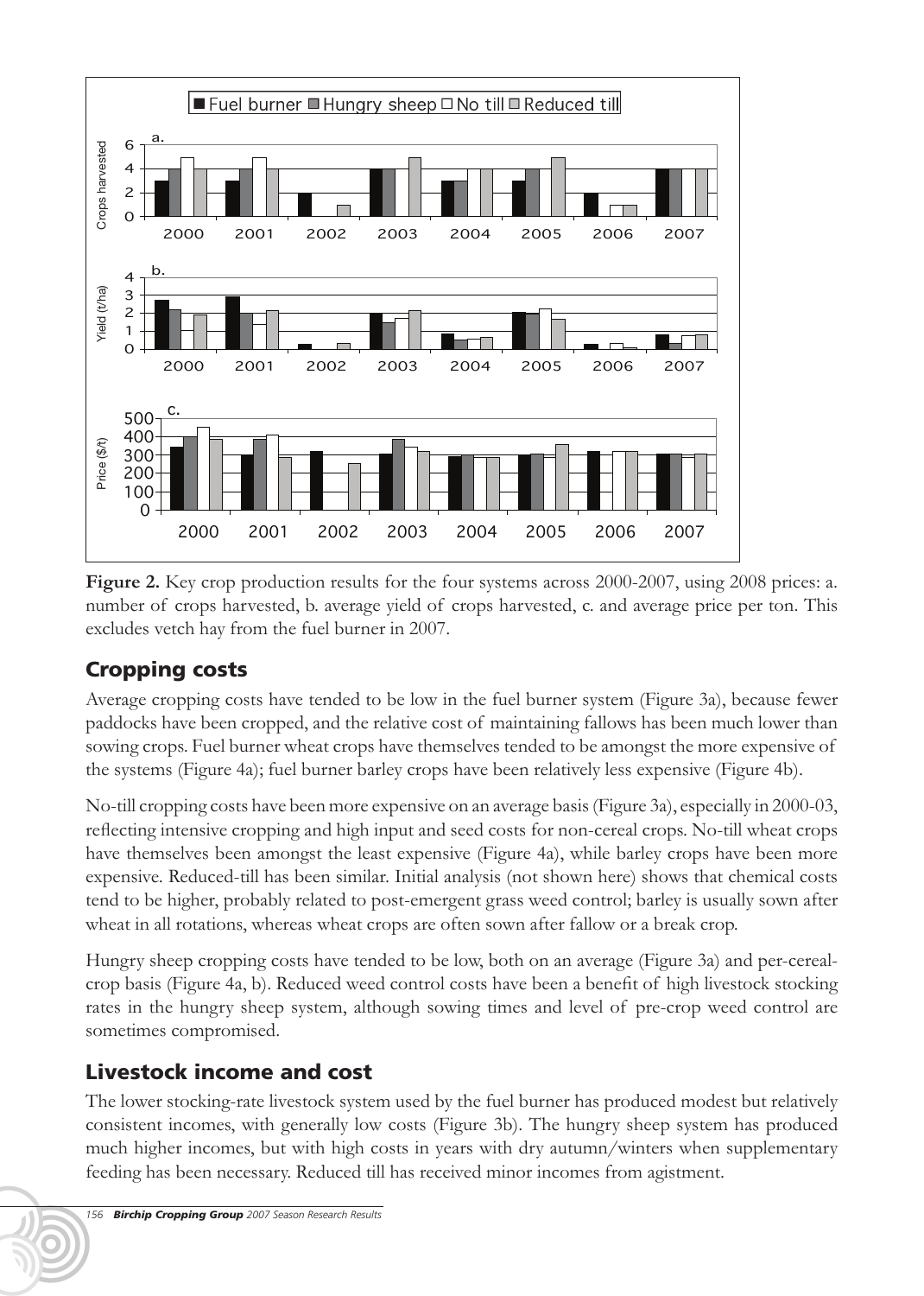Note that the livestock incomes and costs generally come from grazing one or two paddocks in winter/spring, and grazing stubbles outside the growing season, but in Figure 3b have been averaged over all paddocks. When converted back to a per-paddock basis the hungry sheep livestock incomes and costs have often been similar to that of a crop, although the costs have been much higher in dry years. Initial analysis (not shown here) suggests that the fat lamb production part of hungry sheep has been more profitable and less risky; much of the risk has come from feeding to finish trade lambs in autumn. In this part of the enterprise the results are much more dependent on trading skill and availability of low-cost feed.



Figure 3. Average (across all paddocks) cropping (a) and livestock (b) incomes and costs, for the four systems across 2000-2007, using 2008 prices. Note the different scales used for cropping and livestock.

# Commercial practice

The fuel burner system stands out as having the desirable combination of reasonable, reliable returns, and low average costs. These come from sowing and harvesting in all years a moderate intensity (60-80%) of profitable cereal crops following fallow or a forage break. A modest livestock enterprise also makes a contribution. The improvements in performance of the no-till system since it has included a chemical fallow suggest that the mechanical fallow that led to the 'fuel burner' name is not key to the result.

The reduced-till, no-till and hungry sheep systems collectively illustrate the opportunities for